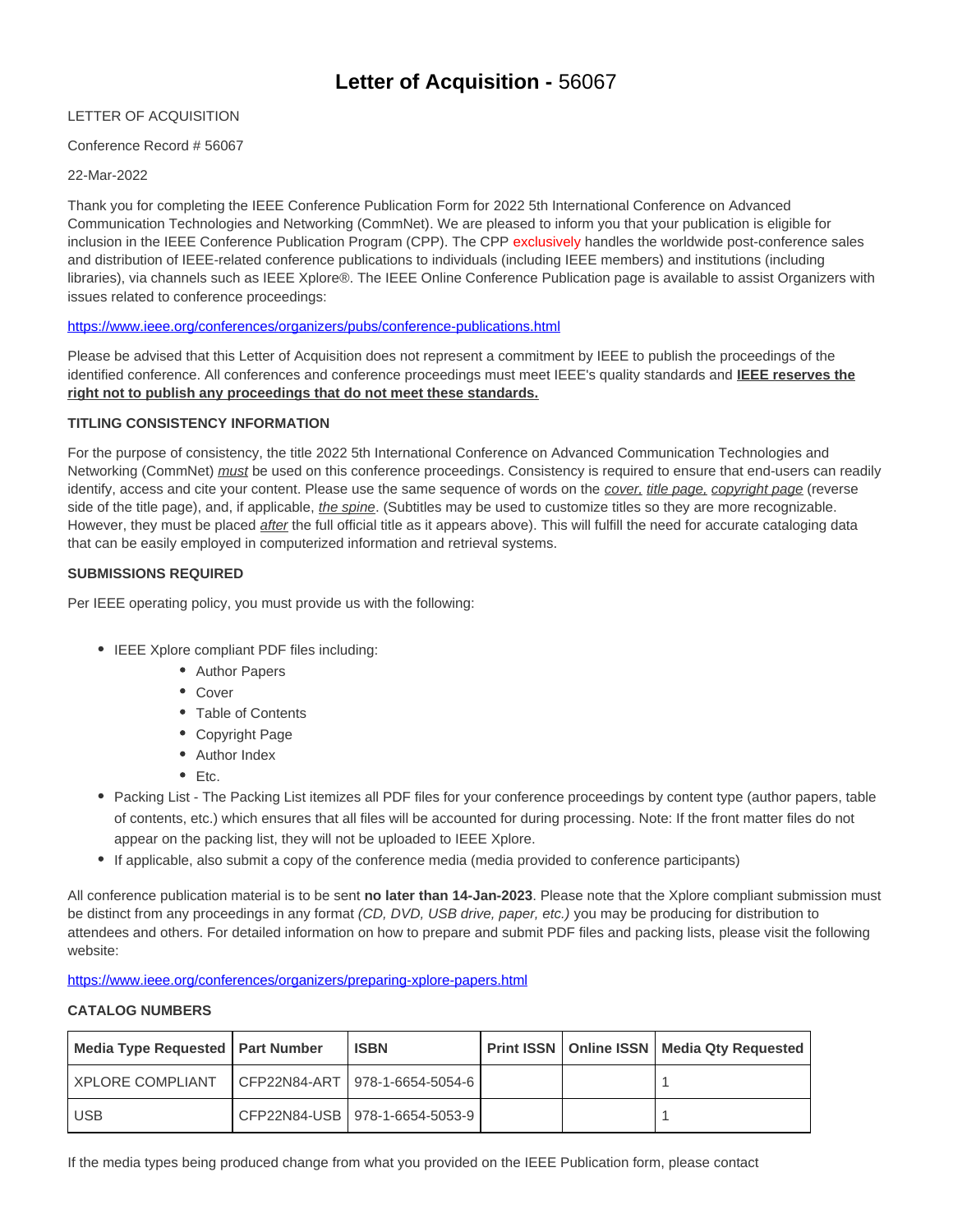ieee-mce@ieee.org for new cataloging information.

In order to provide proper contact information for users of the conference USB, information regarding technical inquiries must be included on the first page viewed when the USB is accessed. This information should include: name, phone, fax and e-mail address of the vendor that will handle all technical inquiries regarding your USB. IEEE Meetings, Conferences & Events(MCE) will not provide this support.

### **COPYRIGHT INFORMATION**

IEEE requires all authors or their employers who intend to publish in the IEEE Xplore Digital Library to provide an electronic transfer of the copyright using the IEEE Electronic Copyright Form (eCF). Conference Organizers will continue to contact the IPR Office for all copyright needs and questions. MCE can support any question regarding the initial eCF site registration form and packing list creation. Please visit the following URL to learn more about copyright transfer for your conference. https://www.ieee.org/publications/rights/copyright-main.html

In order to avoid the loss of copyright by IEEE for your publication, the following copyright must appear either on the copyright page for print proceedings or on the first page viewed when the CD-ROM, DVD or USB drive is accessed.

Copyright and Reprint Permission: Abstracting is permitted with credit to the source. Libraries are permitted to photocopy beyond the limit of U.S. copyright law for private use of patrons those articles in this volume that carry a code at the bottom of the first page, provided the per-copy fee indicated in the code is paid through Copyright Clearance Center, 222 Rosewood Drive, Danvers, MA 01923. For reprint or republication permission, email to IEEE Copyrights Manager at pubs-permissions@ieee.org. All rights reserved. Copyright ©2022 by IEEE.

All conference papers will be marked with the following information in the left hand margin of the first page:

- Conference Name
- Conference Year
- DOI (Digital Object Identifier)
- IEEE Copyright Clearance Code

This effort supports the IEEE author community by enhancing indexing and discoverability of IEEE papers.

Organizers should submit their papers, without markings to IEEE. The Publishing Operations team will add the metadata to the papers before posting to IEEE Xplore®.

Copyright details are included below for your reference. If the conference chooses to stamp the papers this will be in addition to the markings provided by the IEEE Publishing Operations team:

- For papers in which all authors are employed by the US government, the copyright notice is: **U.S. Government work not protected by U.S. copyright**
- For papers in which all authors are employed by a Crown government (UK, Canada, and Australia), the copyright notice is: **978-1-6654-5054-6/22/\$31.00 ©2022 Crown**
- For papers in which all authors are employed by the European Union, the copyright notice is: **978-1-6654-5054-6/22/\$31.00 ©2022 European Union**
- For all other papers the copyright notice is: **978-1-6654-5054-6/22/\$31.00 ©2022 IEEE**

#### **INDEXING & ABSTRACTING**

The CPP assures wide distribution of conference proceedings by providing abstracting and indexing of all individual conference papers for inclusion in worldwide databases. The CPP makes every reasonable attempt to ensure that abstracts and index entries of content accepted into the program are included in databases provided by independent abstracting and indexing (A&I) services. Each A&I partner makes its own editorial decision on what content it will index. IEEE cannot guarantee entries are included in any particular database.

#### **SUBMISSION INSTRUCTIONS**

Timely receipt is an important aspect of the post-conference discovery and distribution of your publication. Therefore, please take note of the following: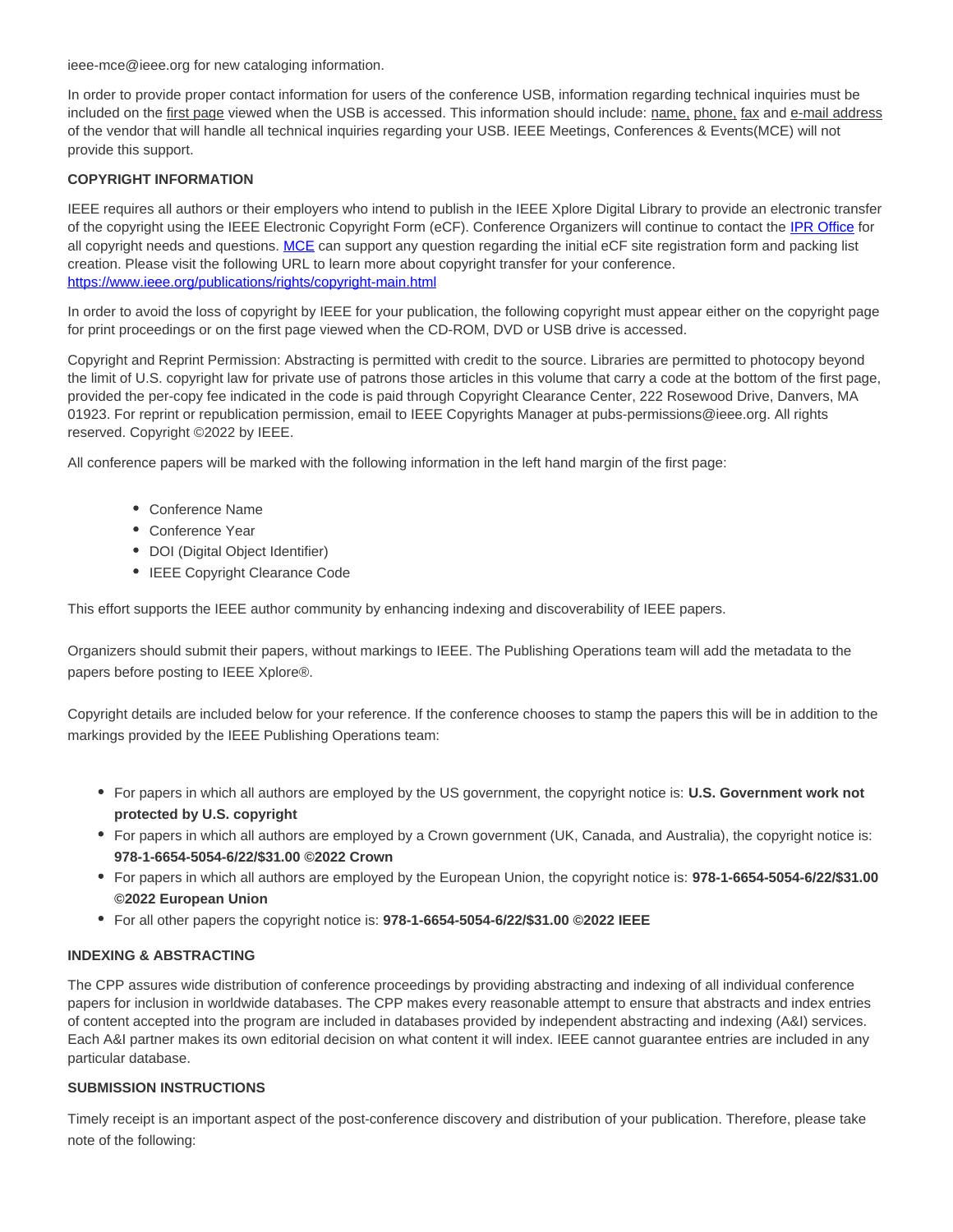All required submissions (see Section II above) are to be submitted **no later than 14-Jan-2023**. (Please note that we do not release any copies for sale until after the conference has been held).

### **IEEE Conference Publication Electronic Submission**

Please submit your final conference publication in IEEE Xplore-compliant format electronically by zip file upload. When preparing the final IEEE Xplore-compliant publication submission, please ensure inclusion of the following:

- Packing List: Download the Packing List Generator
- Individual Xplore-compliant PDFs of each paper
- Paper file names are under 50 characters
- All PDFs are included on the Packing List (Including the Cover, Table of Contents, Copyright page, Author Index)
- Papers only appear once
- One directory/folder for papers
- Should not contain webpages or hyperlinks
- Zip all contents into one file, using the following naming convention: Conference Record Number\_Part Number.zip

If applicable, also electronically submit a copy of the on-site conference proceedings to IEEE.

After the conference, when you are ready to send your conference publication to IEEE, please upload to the IEEE Conference Publication Electronic Submission platform: https://mft.ieee.org/conferences\_events/ConfPubFileUploadUI/

Upon submission, MCE will confirm receipt of your content.

#### **ADDITIONAL RESOURCES**

- IEEE PDF eXpress: A freely available online tool designed to assist conference organizers and authors in complying with the IEEE PDF requirements https://www.ieee.org/conferences/publishing/pdfexpress.html
- Policy and submission instructions for handling Non Presented Papers (No Show). https://www.ieee.org/conferences/organizers/pubs/conference-publications.html
- Manuscript Templates for Conference Proceedings: https://www.ieee.org/conferences/publishing/templates.html

Selecting the "Accept" button below signifies agreement with the terms and conditions stated above. Please be informed that until these terms are accepted, your conference is not formally included in the Conference Publication Program (CPP) and, therefore, will not be processed for posting to IEEE Xplore. Should you have any questions or comments, please contact IEEE Meetings, Conferences & Events (MCE) at ieee-mce@ieee.org.

Thank you for your contribution to our IEEE Conference Publication Program.

Sincerely, IEEE Meetings, Conferences & Events (MCE) 445 Hoes Lane Piscataway, NJ 08854 USA Email: ieee-mce@ieee.org Availability: Monday-Friday 08:00 - 16:30 Eastern Standard Time IEEE: Advancing Technology for Humanity

**If the terms of the Letter of Acquisition are not accepted, your conference content will not be processed for posting to IEEE Xplore.**

|                                  | This approval request has already been responded. |  |  |
|----------------------------------|---------------------------------------------------|--|--|
| LOA Status:                      | Approved                                          |  |  |
| LOA Reply Date:                  | 03-22-2022                                        |  |  |
| <b>LOA Signatory First Name:</b> | Faissal                                           |  |  |